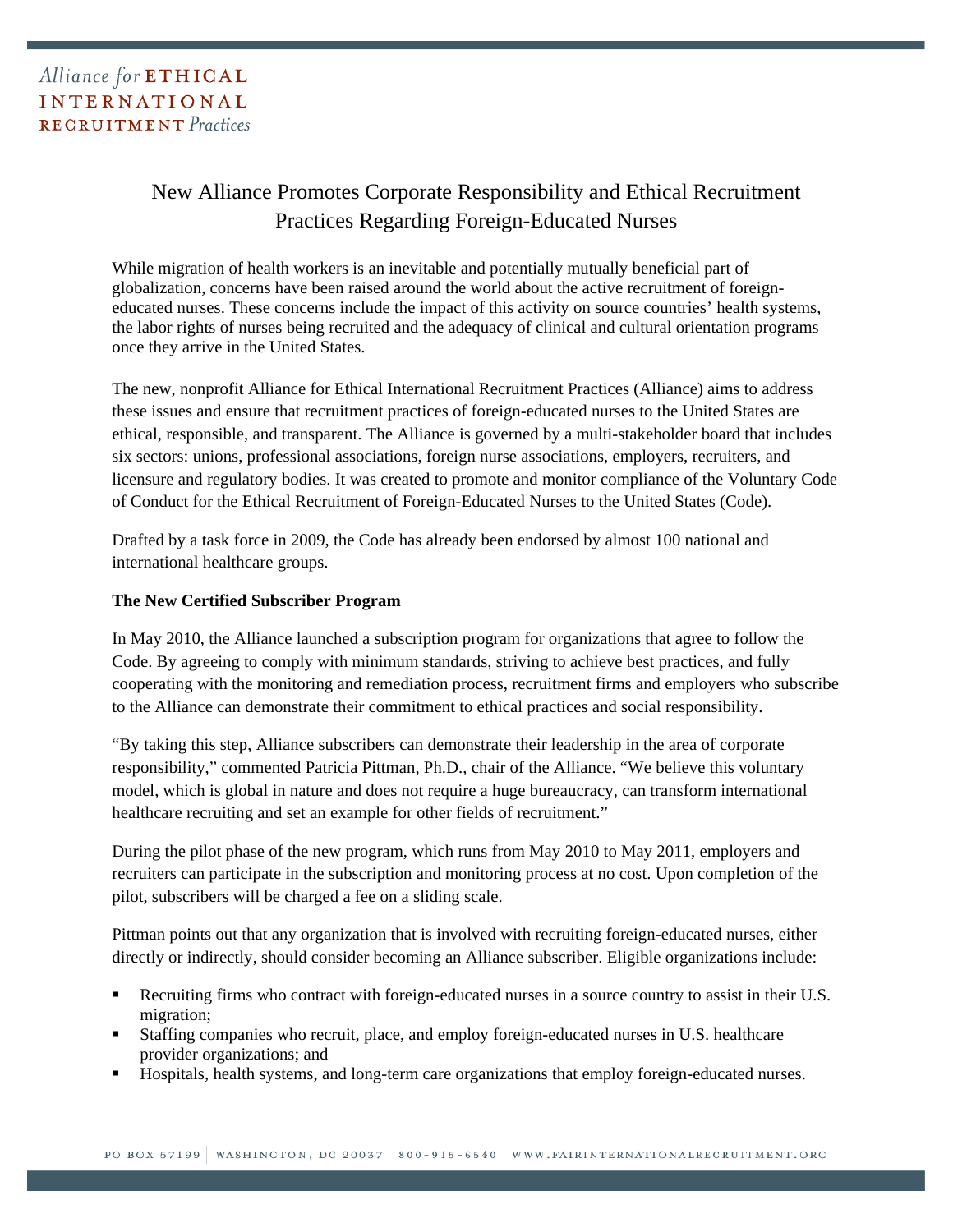The subscription process has two phases. In Phase I, potential subscribers submit an online application and either an administrative plan for Code compliance or a narrative establishing current compliance. Provisional Subscribers have up to six months to implement the plan and request an interview with the Alliance for certification. Organizations that submit a narrative establishing current compliance will be contacted by the Alliance to arrange a certification interview. In Phase II, organizations that have completed the provisional phase successfully and agree to abide by the Alliance's monitoring process, including remediation if necessary, are then awarded Certified Subscriber status. These Certified Subscribers are then listed on the Alliance's Web site and allowed to use the Alliance's certification seal in their promotional materials.

The primary mechanism for monitoring Code compliance is the Alliance Nurse Survey Program, a threepart confidential survey to be completed by nurses who have been through or are currently moving through the recruitment process. The Alliance also accepts "open reports" via a portal on their Web site.

The Alliance's Web site, www.fairinternationalrecruitment.org, contains a number resources which can be accessed and downloaded by interested parties, including resources on nurses' labor rights, background studies on the recruitment of foreign-educated nurses, the full text of the Code, an online application and instructions for Provisional and Certified Subscribers, lists of code-compliant subscribers, nurse survey forms, an open reporting mechanism, industry news, and additional information.

## **What Stakeholders are Saying about the Alliance and the Voluntary Code of Conduct**



*"The Code represents a 'stamp of approval' to the healthcare community as well as external and internal stakeholders that your organization is a preeminent healthcare leader and subscribes to transparent, ethical recruitment practices for international professionals. The Code sets you apart from other organizations and clearly raises the* 

*bar for recruitment excellence as measured by objective evidence and established best practices."* 

 *-* **Lydia Ostermeier, National Association for Healthcare Recruitment**



"*Regardless of nationality, no nurse should be exploited. It is imperative that the Alliance for Ethical International Recruitment Practices continue to be supported in its work to protect international nurse recruits."* 

**- Norma Amsterdam, Nurse Alliance of SEIU Healthcare** 



*"The Code clearly demonstrates our commitment to ethical recruitment practices. It separates us from non-subscriber organizations and helps distinguish us in the eyes of our customers, the healthcare professionals we recruit, and the hospitals and healthcare facilities we serve."* 

- **Marcia Faller, O'Grady Peyton International**